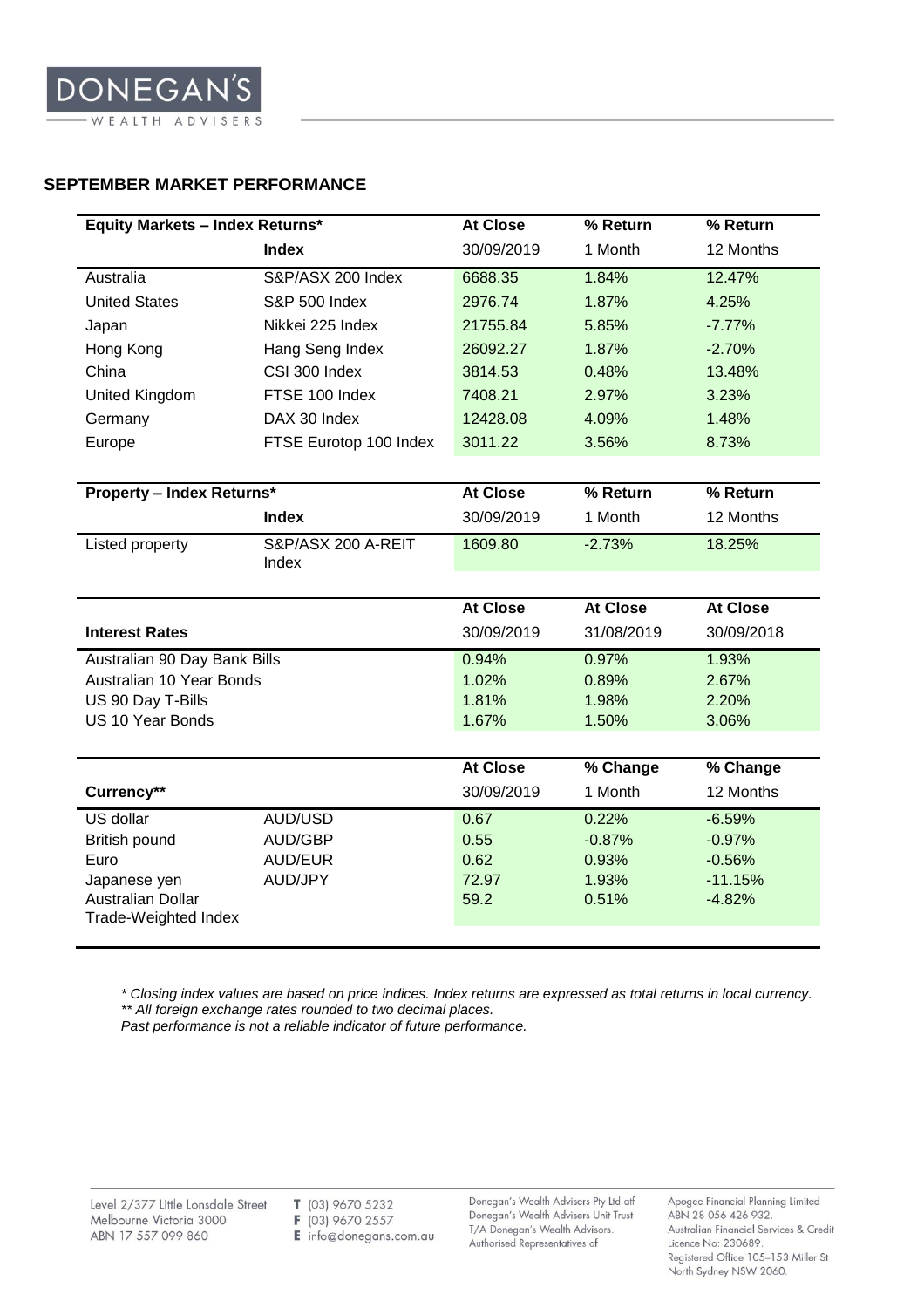## **The Pulse**

Some indicators point to a heightened risk of recession in the US, but for now inflation remains slightly above target and wages are still expected to rise.

The global downturn in manufacturing is deepening, although the services sector remains a bright spot, supported by consumer spending.

UK prime minister Boris Johnson remains hamstrung by the parliament and will continue negotiating the fraught issue of the Irish backstop.

The Chinese economy is feeling the pinch from the trade war as authorities continue to free up liquidity and increase spending on infrastructure to support growth.

Given the softness in Australian economic growth and inflation, the RBA is increasingly likely to cut rates a further 25 basis points to 0.50% by early 2020.

## **Global economies**

With central banks divided on monetary policy, markets expect rates to continue to move down as global risks intensify. The US and China will re-enter trade negotiations in October, but relations between the two countries have hardly improved since talks broke down in September. Markets are not holding out hope that all issues will be resolved in one round.

## **US**

The Fed followed through with the largely anticipated easing on 18 September, cutting the Fed funds rate to 1.75–2.00%, the second move in this cycle. According to the so-called 'dot-plot', the funds rate is expected to remain at current levels until the end of 2020 before rising to 2.1% in 2021 and 2.4% in the long term. Of note was the divergence of views among members, with two voting for no move, and one, St Louis Fed President James Bullard, voting for a more significant 50 basis point cut. The August CPI data again came in above expectations. The core CPI rose 0.3%, as it has for the past three months, taking the annual rate to 2.4%, the highest reading since early 2008. However, with the uncertainty surrounding trade, indicators of investment spending continue to tread water while business confidence has fallen for the past six quarters. The manufacturing sector is bearing the brunt of the downturn in global trade and confidence. The ISM manufacturing index for September saw its worst reading in a decade, while the ISM services index saw its worst reading since the start of the Trump presidency. Non-farm payrolls were promising, adding 136,000 and including upward revisions to the previous two months, but not quite the blockbuster result markets were hoping for.

### **Europe**

European data shows growth in the services economy continues to be offset by a slump in the manufacturing sector. The contraction in manufacturing is strongest in Germany, prompting the Bundesbank to warn that the country is likely in a technical recession following negative growth in the June quarter. The weakness in Germany follows a sharp drop in exports and a decline in industrial production, weighed down by a combination of turmoil in the auto industry, the escalating US-China trade war, and the prospect of a chaotic UK exit from the EU. There is growing pressure to abandon fiscal purity in favour of stimulus measures to aid monetary policy in the struggle to stimulate growth. In Italy, the coalition between the far-right League and the anti-establishment Five Star Movement collapsed when Matteo Salvini, the League party's leader and deputy prime minister, sensed a chance to capitalise on his rising popularity and demanded fresh elections. In the UK, prime minister Boris Johnson put MPs on notice that he was ready to legislate to hold a snap general election, which was duly defeated by the so-called 'rebel alliance'. Johnson has taken his proposed deal to the EU negotiators, which includes a proposal to keep Northern Ireland in the EU's customs union to prevent a hard border.

Level 2/377 Little Lonsdale Street Melbourne Victoria 3000 ABN 17 557 099 860

T (03) 9670 5232 F (03) 9670 2557  $E$  info@donegans.com.au Donegan's Wealth Advisers Pty Ltd atf Donegan's Wealth Advisers Unit Trust T/A Donegan's Wealth Advisors. Authorised Representatives of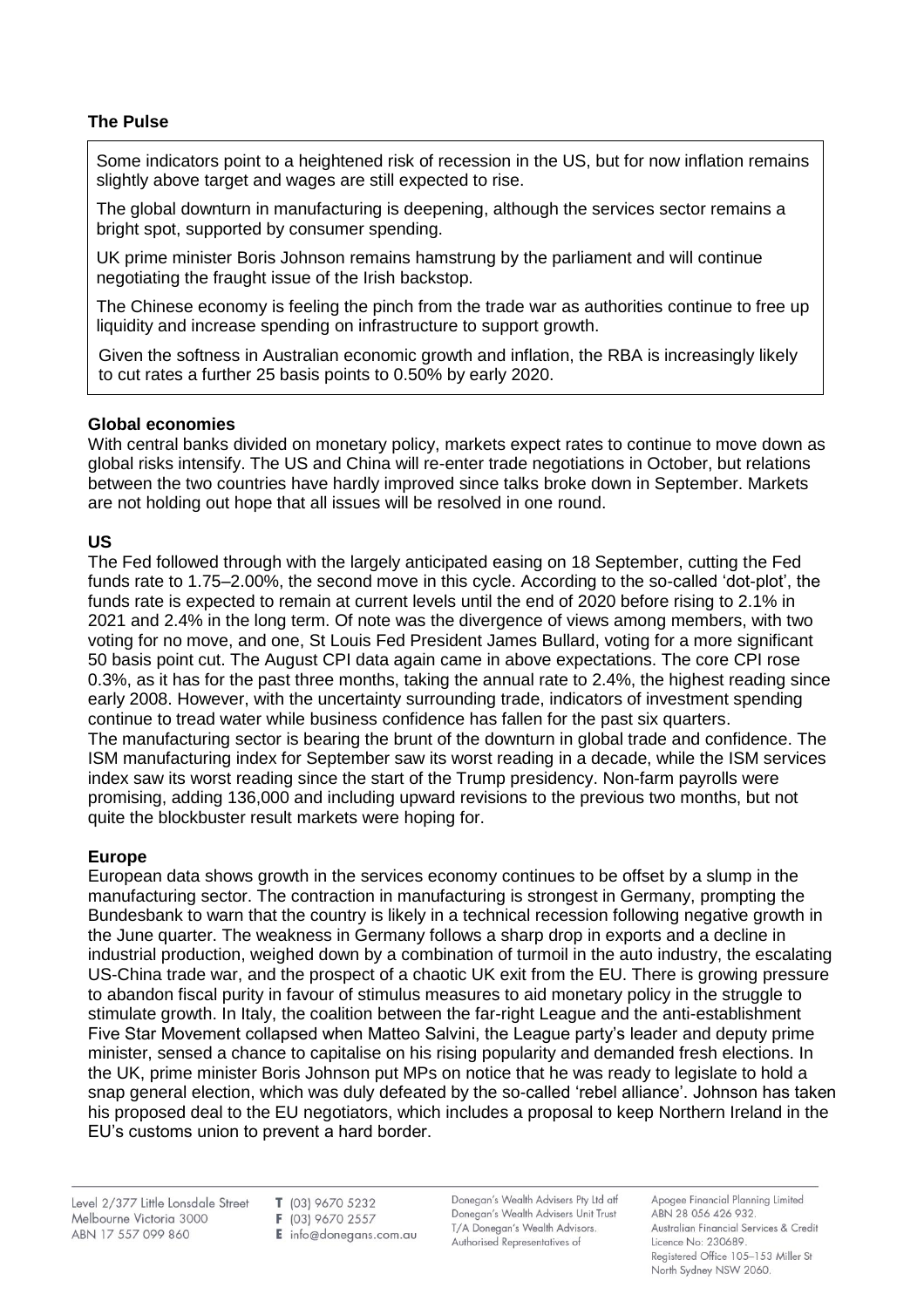# **China**

The Chinese economy continues to slow. June quarter GDP growth declined to 6.2%, the slowest in 27 years, and there is a risk that it could drop below 6% in the September quarter. Industrial production growth for August was just 4.4%, the weakest in 17 years, while the latest official manufacturing PMI reading was below 50 for the fifth consecutive month. With the trade war escalation, the risk is that growth continues to falter, and this has prompted a series of easing measures over the past month. The Bank of China earlier introduced a new Loan Prime rate benchmark, and the rate has been cut twice in the past two months by a total of 11 basis points to 4.2%. The bank reserve requirement ratio was also reduced for the third time this year by 0.5% to 13%, which effectively frees up a further 900 billion yuan for lending. This year the government has also sought to lift spending on public infrastructure projects such as roads and bridges by expanding quotas for the value of special infrastructure bonds that local governments can issue by about 60% to 2.15 trillion yuan. However, the easing in policy is relatively minor compared to the stimulus put in place in 2009 and 2015-16. The authorities have embarked on a deleveraging drive over recent years and are loath to add to the already high levels of debt and spending on unproductive investment projects and property.

## **Asia region**

The Jibun Bank Japan PMIs paint a picture—similar to that of Europe—of service sector growth offset by weakness in manufacturing. Services activity appears to be growing at the fastest pace in two years, while manufacturing activity was the slowest in the past three years. August manufacturing data showed a ninth consecutive month-on-month fall in export sales on the back of softer growth across Asia, particularly in China. Retail sales rose 2% year-on-year, faster than the 0.9% growth expected, suggesting consumers may have brought forward some buying ahead of the rise in consumption tax on 1 October. Industrial output fell 1.2% in August, which was a larger drop than expected, while exports fell 8.2% over the year and imports declined by 12.0%. Exports to China fell 12.1% while those to the US fell 4.4% over the year. Turning to India, the central bank has warned that the economy will face more risks to growth in the near-term as global developments impact business investment, and bank credit flowing to the commercial sector declines. In an effort to stimulate growth, India's finance minister announced a cut to the corporate tax rate from 30% to 22%, while new manufacturing businesses started after 1 October would pay only 15% tax on income.

## **Australia**

The Australian economy has not suffered a recession (defined as two consecutive quarters of negative economic growth) for almost 28 years, yet for many conditions will appear stagnant. Australia's per capita GDP growth rate for the year to June was -0.2% following the slightly negative result in the previous quarter and is the worst outcome since the financial crisis. At its October meeting the RBA voted to lower the cash rate to a new record low of 0.75%, citing the risks to international trade posed by the US-China trade dispute, as well as uncertainty around consumer spending, which has seen only modest increases. The unemployment rate rose slightly from 5.2% to 5.3% in August, as increased demand for labour is met with more supply, thanks to a rising population and workforce participation rate. With 'full employment' thought to be closer to 4.5%, it is difficult to see wages growth picking up much from current levels, particularly if the cyclical weakness in employment, as suggested by job ads data and business surveys, comes to fruition. From a monetary policy perspective, the likelihood of a 0.50% official cash rate by early 2020 seems to be quite high. As noted above, growth is weak and considerable excess capacity exists in the economy in general and in the labour market more specifically. The June quarter inflation data shows that core inflation is running at 1.4% and the RBA does not see it reaching 2.0% until 2021.

Level 2/377 Little Lonsdale Street Melbourne Victoria 3000 ABN 17 557 099 860

T (03) 9670 5232 F (03) 9670 2557 E info@donegans.com.au Donegan's Wealth Advisers Pty Ltd atf Donegan's Wealth Advisers Unit Trust T/A Donegan's Wealth Advisors. Authorised Representatives of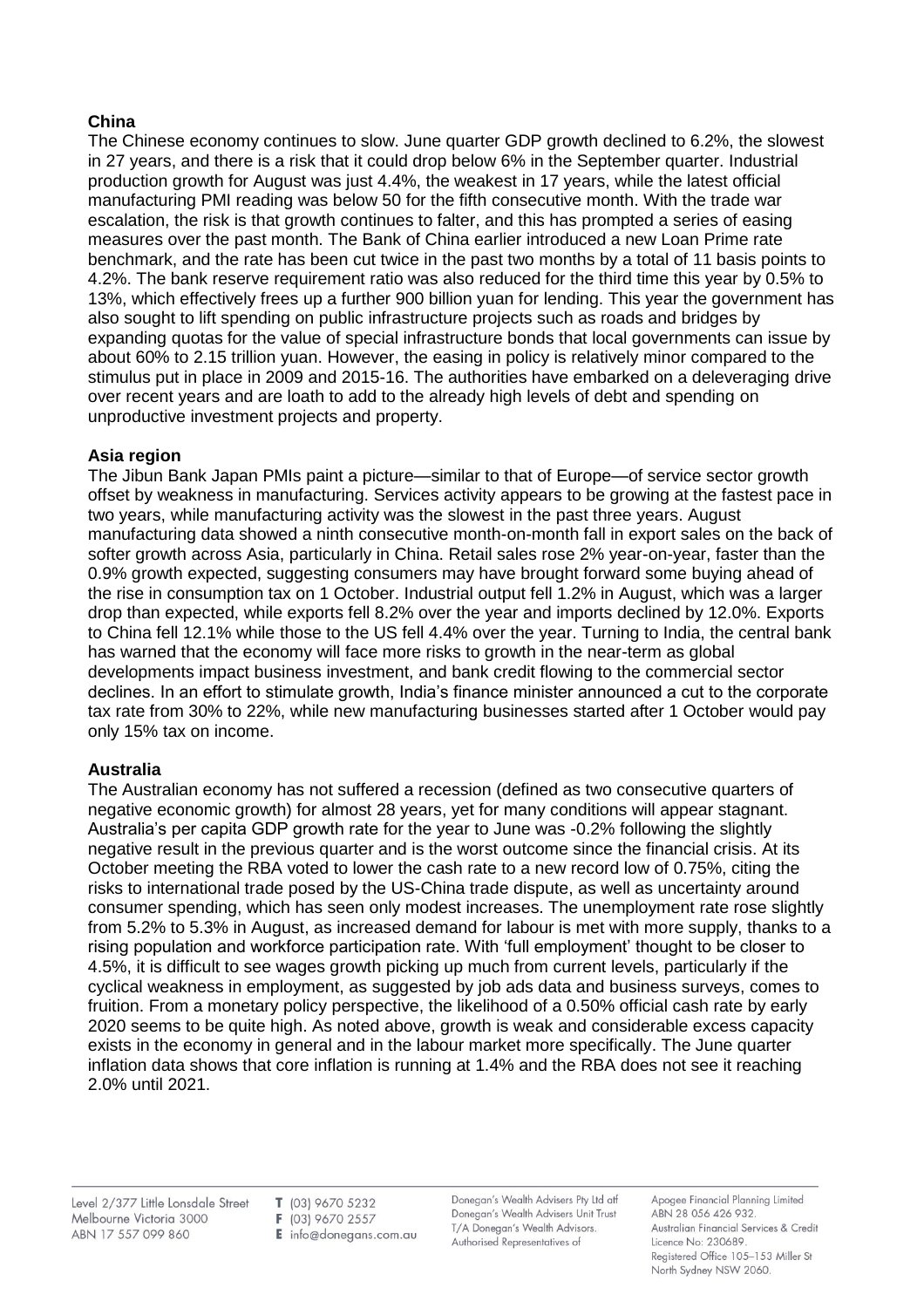## **EQUITY MARKETS**

The S&P/ASX 200 Index rose 1.8% in September with gains in the Energy, Financials and Materials sectors, and falls in Communications and Property.

The US S&P 500 Index rose 1.9% in US dollar terms, led by Financials, Utilities and Energy.

The STOXX Europe 600 Index rose 3.6%, the German DAX 30 Index rose 4.1% and the UK's FTSE 100 Index rose 3.0%.

In Asia, China's CSI 300 Index was mostly flat at 0.5%, Hong Kong's Hang Seng Index rose 1.9%, and Japan's Nikkei 225 Index rose 5.9%.

Global developed market shares excluding Australia rose 1.8% in Australian dollar terms and emerging market gained 1.6%.

#### **Australian equities**

| <b>Equity</b> | Index/Benchmark (%<br>p.a. | 1 Month | 1 Year | 3 Years | 5 Years | 7 Years   |
|---------------|----------------------------|---------|--------|---------|---------|-----------|
| Australian    | S&P/ASX 200 Acc. Index     | 1.84%   | 12.47% | 11.88%  | 9.49%   | $10.97\%$ |
|               | S&P/ASX 50 Acc. Index      | 1.98%   | 15.44% | 12.51%  | 9.03%   | 10.85%    |
|               | S&P/ASX Small              | 2.61%   | 3.95%  | 8.80%   | 9.60%   | 6.97%     |
|               | Ordinaries Acc. Index      |         |        |         |         |           |

Australian shares managed to reclaim some ground in September which saw the S&P/ASX 200 Index post a modest 1.8% return before falling in the first week of October. Energy was the top performing sector, returning 4.7% and clawing back some losses from the previous month. Oil price spiked in September, the result of major disruption to the oil market, which favoured energy producers like Santos (+7.2%) and Beach Energy (+3.3%). The financial services sector (+4.1%) saw broad growth over the month. Shares in IOOF (+26.0%) rose as the wealth manager completed its sale of Ord Minnett during the month and the Federal Court dismissed a case brought against it by APRA that accused executives of failing to act in members' interests. The Materials sector (+3.1%) also saw significant gains for some members, led by Western Areas (+25.0%), which benefitted from a rise in the Nickel price after the Indonesian government announced a ban on exports of raw ore. Nufarm shares (+17.0%) shot higher following the announcement that it was selling its South American business to Japanese conglomerate Sumitomo. Large cap shares rose 2.0% with solid gains from major banks and miners, but were outshone by their small cap peers, which returned 2.6%.

#### **Investment Index/Benchmark returns\*** S&P/ASX 200 Index

| <b>Sector</b>                 | 1 Month  | 3 Months | 1 Year   |
|-------------------------------|----------|----------|----------|
| Energy                        | 4.66%    | 0.48%    | $-9.04%$ |
| <b>Financials ex-Property</b> | 4.10%    | 3.18%    | 12.07%   |
| <b>Materials</b>              | $3.07\%$ | $-3.71%$ | 15.99%   |
| <b>Consumer Discretionary</b> | 2.97%    | 8.20%    | 10.26%   |
| <b>Utilities</b>              | 1.79%    | 0.66%    | 10.91%   |
| <b>Consumer Staples</b>       | 1.71%    | 11.56%   | 16.36%   |
| Industrials                   | $-0.03%$ | 0.82%    | 15.12%   |
| Information Technology        | $-0.59%$ | 4.61%    | 13.02%   |
| <b>Health Care</b>            | $-2.48%$ | 7.00%    | 15.65%   |
| Property                      | $-2.73%$ | 0.95%    | 18.25%   |
| Communications                | $-2.95%$ | $-3.16%$ | 8.79%    |

*\* Total returns based on GICS sector classification*

- T (03) 9670 5232
- F (03) 9670 2557
- E info@donegans.com.au

Donegan's Wealth Advisers Pty Ltd atf Donegan's Wealth Advisers Unit Trust T/A Donegan's Wealth Advisors. Authorised Representatives of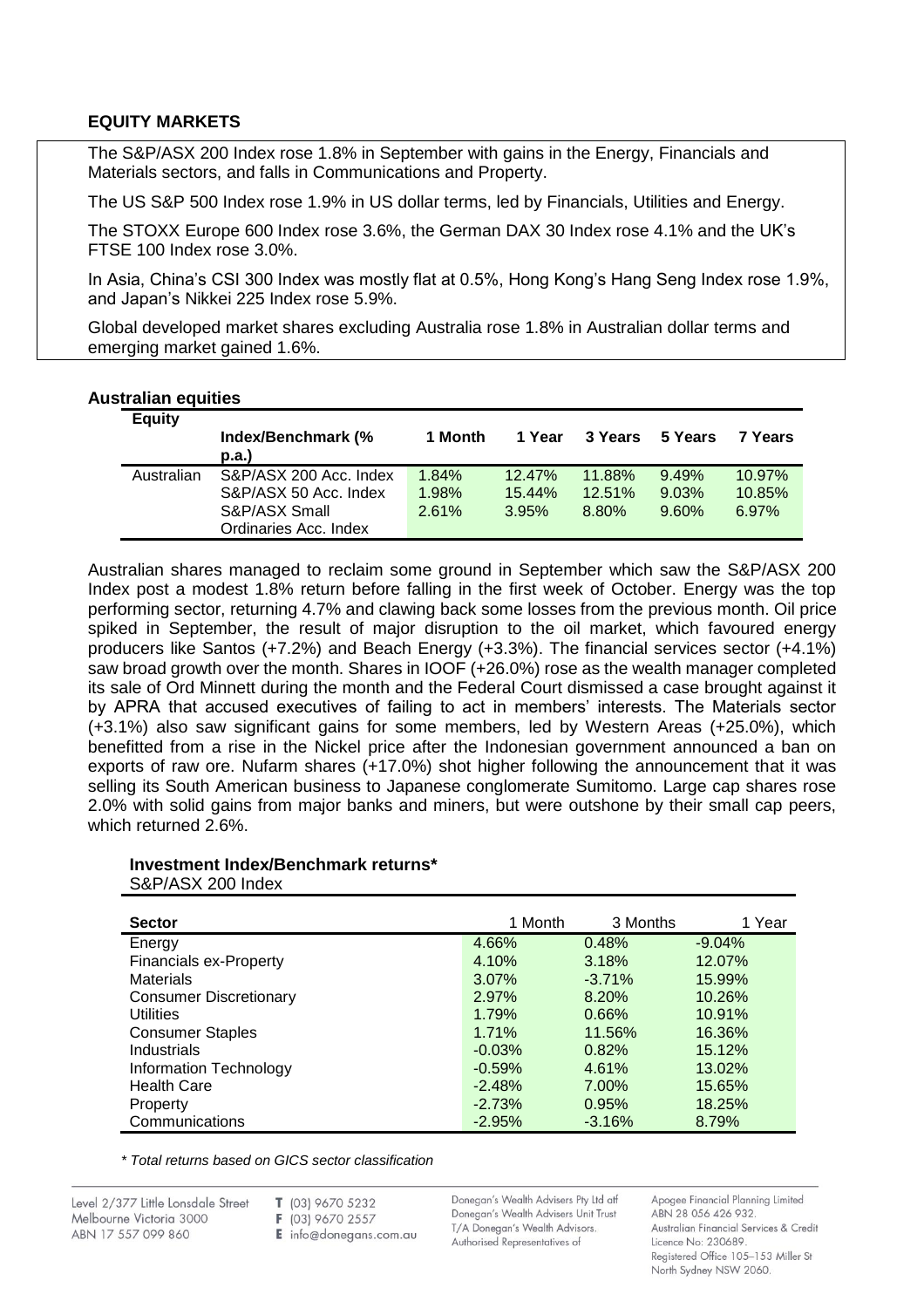## **BIG MOVERS THIS MONTH**

#### **Going up:**

| Energy:     | $4.7\%$ |
|-------------|---------|
| Financials: | $4.1\%$ |
| Materials:  | $3.1\%$ |

#### **Going down:**

| Communications: | $-3.0\%$ |
|-----------------|----------|
| Property:       | $-2.7\%$ |
| Health Care:    | $-2.5%$  |

#### **Global equities**

| <b>Equity</b> |                                |       |          |         |         |         |
|---------------|--------------------------------|-------|----------|---------|---------|---------|
|               | Index/Benchmark (% p.a.)       | 1     | 1 Year   | 3 Years | 5 Years | 7 Years |
|               |                                | Month |          |         |         |         |
| Global        | <b>MSCI World Ex Australia</b> | 1.80% | $9.07\%$ | 15.04%  | 12.96%  | 16.81%  |
|               | Index (AUD)                    |       |          |         |         |         |
|               | MSCI World Ex Australia        | 2.34% | 2.65%    | 10.82%  | 8.33%   | 11.25%  |
|               | Index (LCL)                    |       |          |         |         |         |
|               | <b>MSCI World Ex Australia</b> | 1.76% | 1.27%    | 12.39%  | 12.72%  | 16.85%  |
|               | Small Cap Index (AUD)          |       |          |         |         |         |
| Emerging      | <b>MSCI Emerging Markets</b>   | 1.59% | 5.05%    | 10.56%  | 7.75%   | 8.92%   |
|               | Index (AUD)                    |       |          |         |         |         |
|               | <b>MSCI AC Far East Index</b>  | 2.33% | 2.38%    | 10.83%  | 10.50%  | 13.25%  |
|               | (AUD)                          |       |          |         |         |         |

Global markets adjusted to renewed geopolitical risks, including the US-China trade dispute, growing tensions in the Middle East, the threat of impeachment, protests in Hong Kong, and the ongoing Brexit saga. A drone attack on a major Saudi Arabian oil facility, which wiped out 5.7 million barrels of production per day, or around five percent of the world's supply, wrought havoc on oil markets. Economic indicators point to a rise in the risk of a US recession and a possible turning point in equities, but so far markets appear satisfied with the low rate of US unemployment, and the bullish trend since the start of 2019 remains intact. Developed market shares outside Australia rose 1.8% in Australian dollar terms as investors tentatively re-entered equities following selling in the previous month. In the US, energy shares (+3.6%) were boosted by the spike in oil prices. Marathon Petroleum (+23.5%) jumped higher, but this wasn't enough to placate major shareholders disappointed with its recent under-performance. European shares had a positive month, with the STOXX Europe 600 Index rising 3.6%, led by financial services, auto and energy sectors. In Asian markets, China's CSI 300 Index was mostly flat at 0.5%, Hong Kong's Hang Seng Index rose 1.9%, and Japan's Nikkei 225 Index rose 5.9%.

| <b>Property</b> |                              |          |           |          |         |           |
|-----------------|------------------------------|----------|-----------|----------|---------|-----------|
| <b>Property</b> |                              |          |           |          |         |           |
|                 | Index/Benchmark (% p.a.)     |          | 1 Year    | 3 Years  | 5 Years | 7 Years   |
|                 |                              | Month    |           |          |         |           |
| Australian      | S&P/ASX 200 A-REIT Acc.      | $-2.73%$ | 18.25%    | $9.19\%$ | 13.59%  | 13.76%    |
|                 | Index                        |          |           |          |         |           |
| Global          | FTSE EPRA/NAREIT             | 2.95%    | $14.31\%$ | 7.81%    | 9.73%   | $11.02\%$ |
|                 | Developed Ex Australia Index |          |           |          |         |           |
|                 | (AUD Hedged)                 |          |           |          |         |           |
|                 |                              |          |           |          |         |           |

Level 2/377 Little Lonsdale Street Melbourne Victoria 3000 ABN 17 557 099 860

T (03) 9670 5232

F (03) 9670 2557

E info@donegans.com.au

Donegan's Wealth Advisers Pty Ltd atf Donegan's Wealth Advisers Unit Trust T/A Donegan's Wealth Advisors. Authorised Representatives of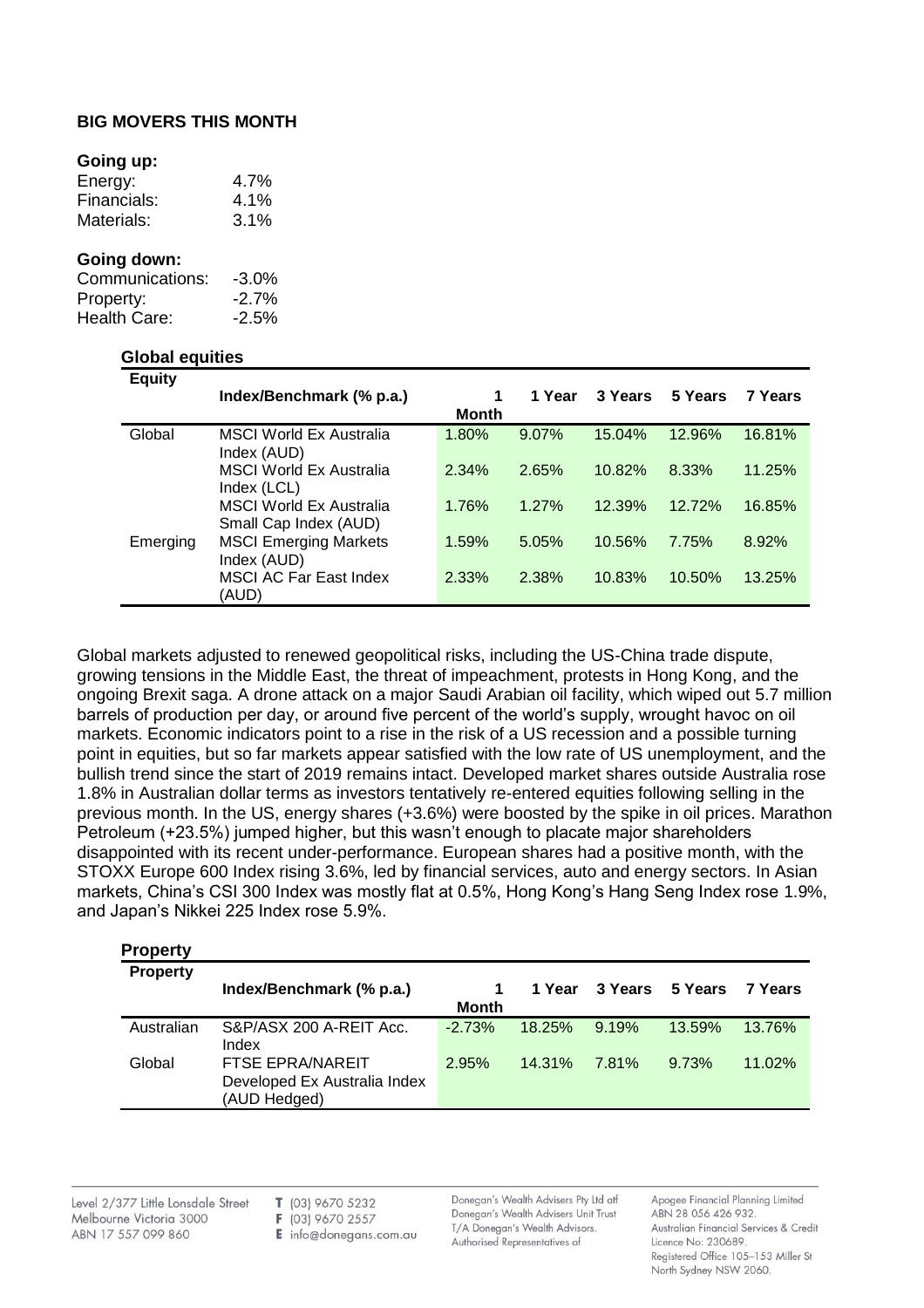September was a trying month for listed property as the S&P/ASX 200 A-REIT Index lost 2.7% as a temporary rise in yields undermined values, but the broad low-rate environment is likely a positive for property as investors continue their hunt for yield. Commercial managers Charter Hall Group (- 7.9%) and Dexus (-7.5%) experienced the largest drops over the month, while retail and shopping centres also struggled. The improvement in house prices since June may now be flowing through to an improvement in housing finance. However, from an activity perspective, what is important is the trajectory of dwelling construction and the associated flow-on to retail spending on household goods and furnishings. It is difficult to envisage a recovery in housing construction any time soon given supply issues and the projection of ongoing subdued wages growth. While credit to housing has improved, credit to developers and businesses appears to be affected by the royal commission. Globally, REITs had a positive month in September, rising 3.0% in developed markets. US REITs were positive in September, returning 1.5% in US dollar terms, with gains from shopping centres (+8.4%), regional malls (+5.6%) and hotels (+5.2%).

| <b>Fixed interest</b>           |                                  |          |        |         |         |                |
|---------------------------------|----------------------------------|----------|--------|---------|---------|----------------|
| <b>Fixed</b><br><b>Interest</b> |                                  |          |        |         |         |                |
|                                 | Index/Benchmark (% p.a.)         | 1        | 1 Year | 3 Years | 5 Years | <b>7 Years</b> |
|                                 |                                  | Month    |        |         |         |                |
| Australian                      | <b>Bloomberg AusBond</b>         | $-0.49%$ | 11.13% | 4.59%   | 5.27%   | 4.88%          |
|                                 | Composite 0+ Yr Index            |          |        |         |         |                |
|                                 | <b>Bloomberg AusBond Bank</b>    | 0.08%    | 1.74%  | 1.79%   | 2.01%   | 2.25%          |
|                                 | <b>Bill Index</b>                |          |        |         |         |                |
| Global                          | <b>Bloomberg Barclays Global</b> | $-1.12%$ | 15.43% | 5.96%   | 7.44%   | 7.66%          |
|                                 | Aggregate Index (AUD)            |          |        |         |         |                |
|                                 | <b>Bloomberg Barclays Global</b> | $-0.56%$ | 9.81%  | 3.66%   | 4.96%   | 5.14%          |
|                                 | Aggregate Index (AUD             |          |        |         |         |                |
|                                 | Hedged)                          |          |        |         |         |                |

While equities were choppy, it was the bond market that revealed the full extent of investor indecisiveness. September began with a sharp sell-off in bonds as markets, which may have been partly due to higher-than-expected US inflation, along with evidence of robust consumer spending. The US 10-year Treasury yield jumped from 1.50% at the start of the month to 1.90% on 13 September, before falling back down to just over 1.50% in early October. The result was a capital loss on 10-year bonds of around 3% over a 10-day period, making the pace and magnitude of the sell-off among the most severe. Over the course of September, global bonds, measured by the Bloomberg Barclays Global Aggregate Index, fell 0.6% in Australian dollar hedged terms, while Australian bonds fell 0.5%. The 10-year minus 3-month portion of the yield curve has been inverted since May, raising concerns for some Fed members. While not the only indicator on the 'recession dashboard', at the very least it indicates that investors are nervous about future growth. It could also be a sign that Fed policy is too tight and that rates need to be reduced further. September also saw a spike in the overnight lending rate between US banks, which jumped to levels not seen since 2008, prompting cash injections from the Fed to support liquidity.

### **Australian dollar (AUD)**

The Australian dollar succumbed to the lower interest rate outlook, rising to an intra-month high of around 69 US cents before falling back to 67 cents by the end of September. Expectations of the cash rate moving to 0.50%, potentially 75 basis points below market expectations for the Fed funds rate, combined with softer iron ore prices, have contributed to the weaker currency.

Level 2/377 Little Lonsdale Street Melbourne Victoria 3000 ABN 17 557 099 860

T (03) 9670 5232 F (03) 9670 2557 E info@donegans.com.au Donegan's Wealth Advisers Pty Ltd atf Donegan's Wealth Advisers Unit Trust T/A Donegan's Wealth Advisors. Authorised Representatives of